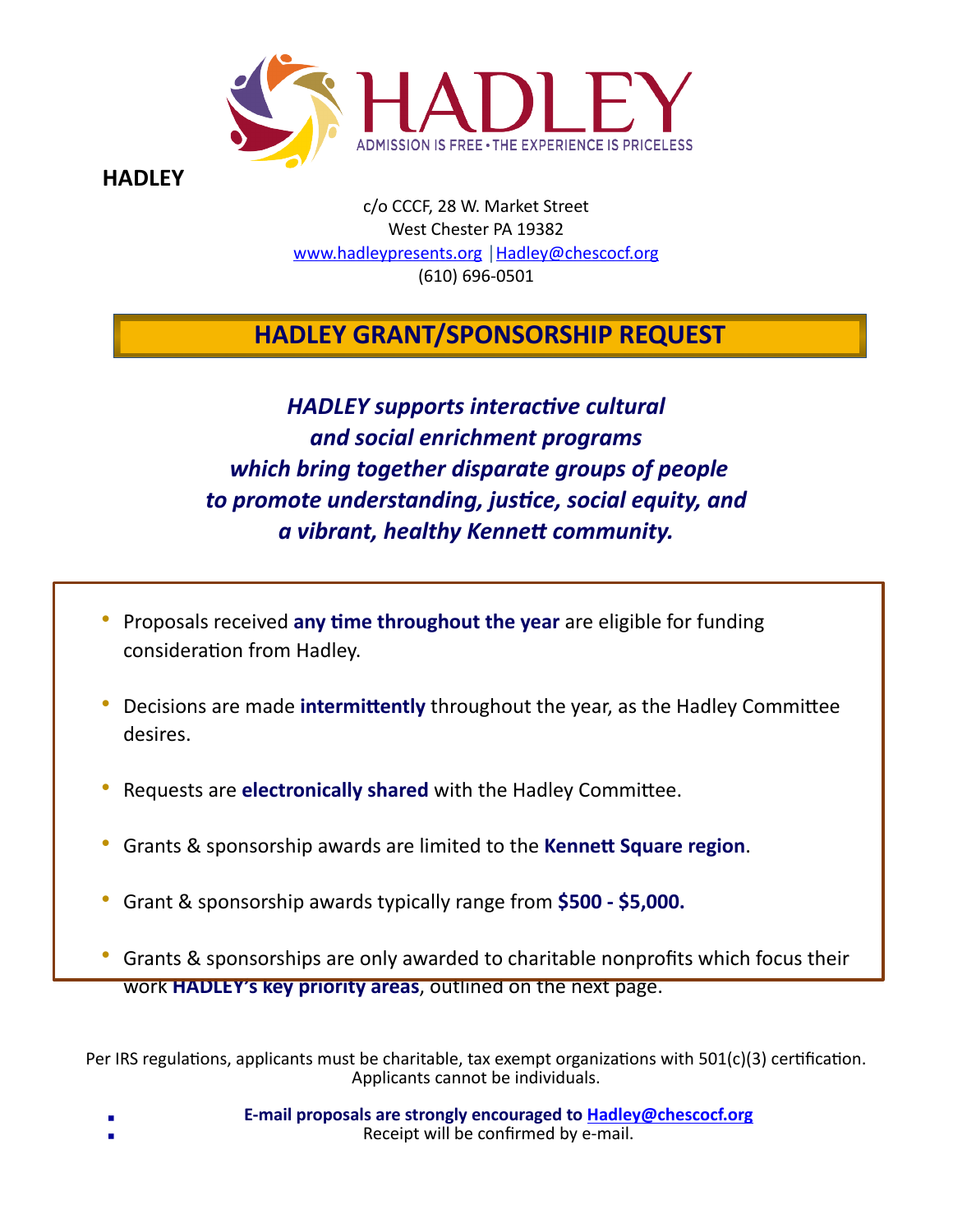Questions? Please contact Stephenie Stevens at (610) 696-0501 or **[Hadley@chescocf.org](mailto:Hadley@chescocf.org)** Thank you.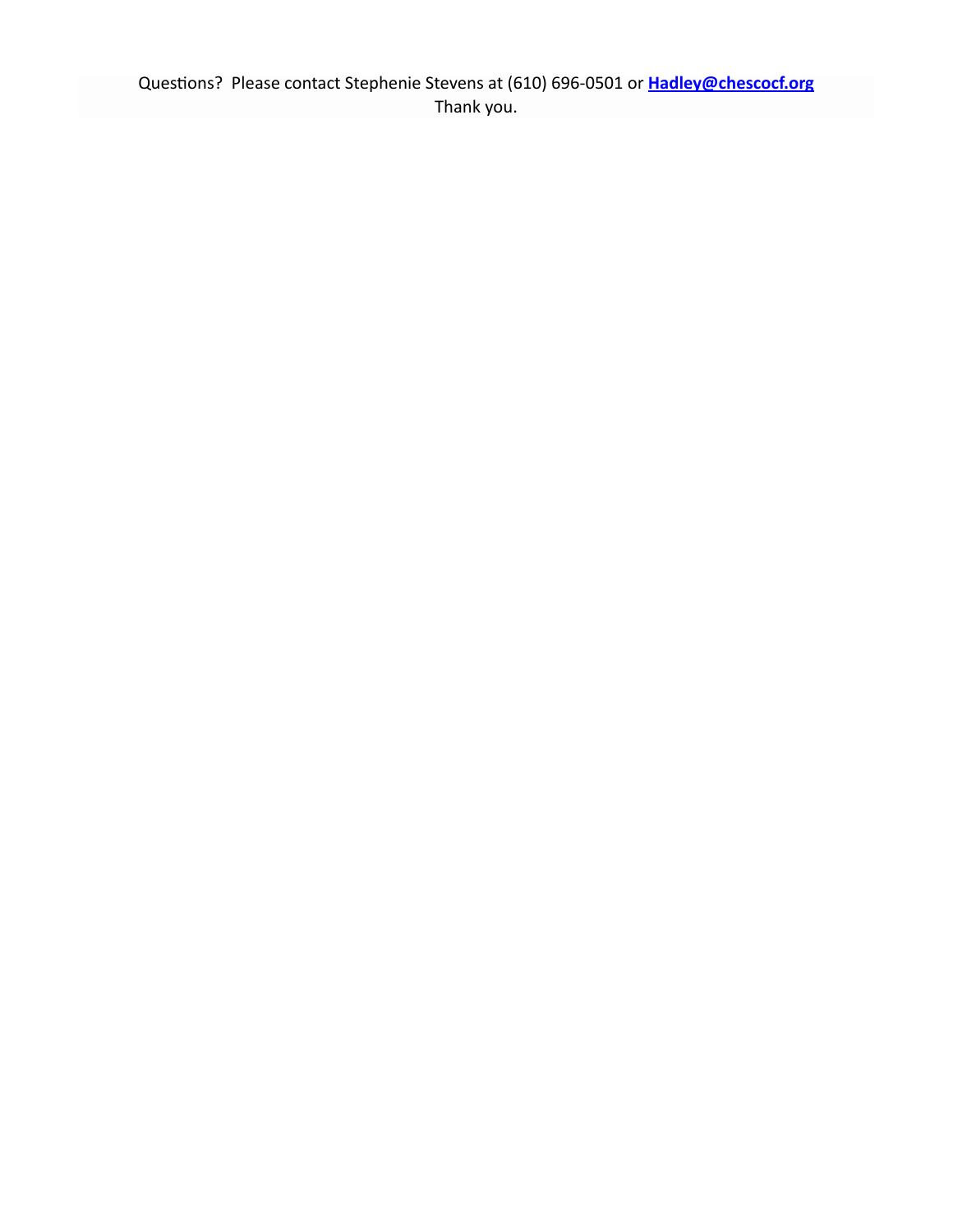### **HADLEY GRANT/SPONSORSHIP REQUEST I. COVER SHEET**

*To obtain an electronic version of this application, visit [www.hadleypresents.org](http://www.hadleypresents.org)*

#### **Date: 4/14/22**

### **Contact Information**

Organization Name: Kennett Area Park Authority Contact Person Name: Name: Heidi Hauptschein Address: PO Box 1121 Contact Person E-mail: heidi2pa@yahoo.com Phone: 610-444-1416 Board of Directors Chair Name: Richard Lyon Website: AnsonBNixonPark.org Year Founded: 1988 EIN: 23-2548063 Have you received grant/sponsorship money from the Hadley Presents in the past? Yes X No Not Sure

### **Which of these Hadley priorities are embedded in your program?**

- \_\_X\_\_Cultural Enrichment
- X Diversity/Isms; Bringing Disparate Groups of People Together to Promote Understanding \_\_\_\_\_Environmental Justice & Education
- X Healthy, Sustainable Practices for Individuals and Communities
- Peace, Justice & Non-Violence
- \_\_\_\_\_Other:

### **Who do you envision will primarily be attracted to your program?** *(approximate percentages, please)*

| Latinos<br>75       | Youth                       |
|---------------------|-----------------------------|
| 5 African Americans | 25 Families (with children) |
| 15 White Caucasians | 50 Seniors                  |
| 5 General Public    | 25 General Public           |
| Other:              | Other:                      |
| 100%<br>Total       | Total<br>100%               |

### **How many people from the Kennett region will be served by this program?**

less than 25  $26-100$   $101-999$  X over 1,000 over 5,000

### **Personnel**

\_\_\_\_\_3\_\_ # of Paid Staff \_\_\_10\_\_ # of Board Volunteers \_\_\_200\_ # of Non-Board Volunteers

### **Timing**

Proposed Program Date: *The free summer concert series will run on Wednesday evenings from June 15th through July 27th. A free Latin Music Festival will be held on Saturday, September 17th - with a rain date of Sunday, September 18th.*

Hadley Funding/Sponsorship Decision Desired by the first day of what month:

\_\_Jan \_\_Feb \_\_Mar \_\_April \_x\_\_May \_\_\_June \_\_\_July \_\_\_Aug \_\_\_Sept \_\_\_Oct \_\_\_Nov \_\_Dec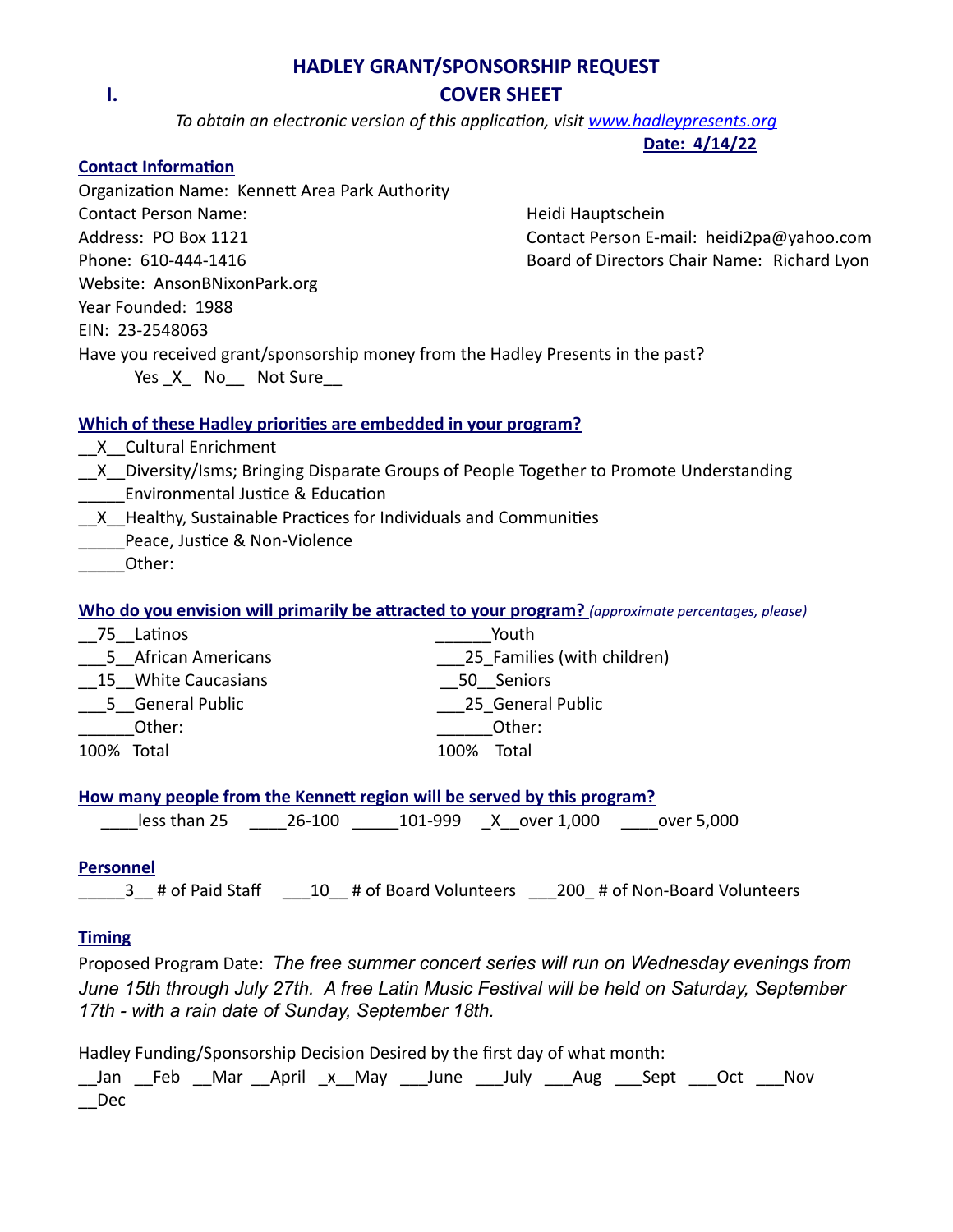### **Finances**

- \$\_\_\_\_5,000\_\_\_\_How much grant/sponsorship funding do you seek from The Hadley Fund?
- \$\_\_\_16,000\_\_\_\_What is your overall budget for this program?
- \$\_\_286,300\_\_\_\_What is your overall budget for this year?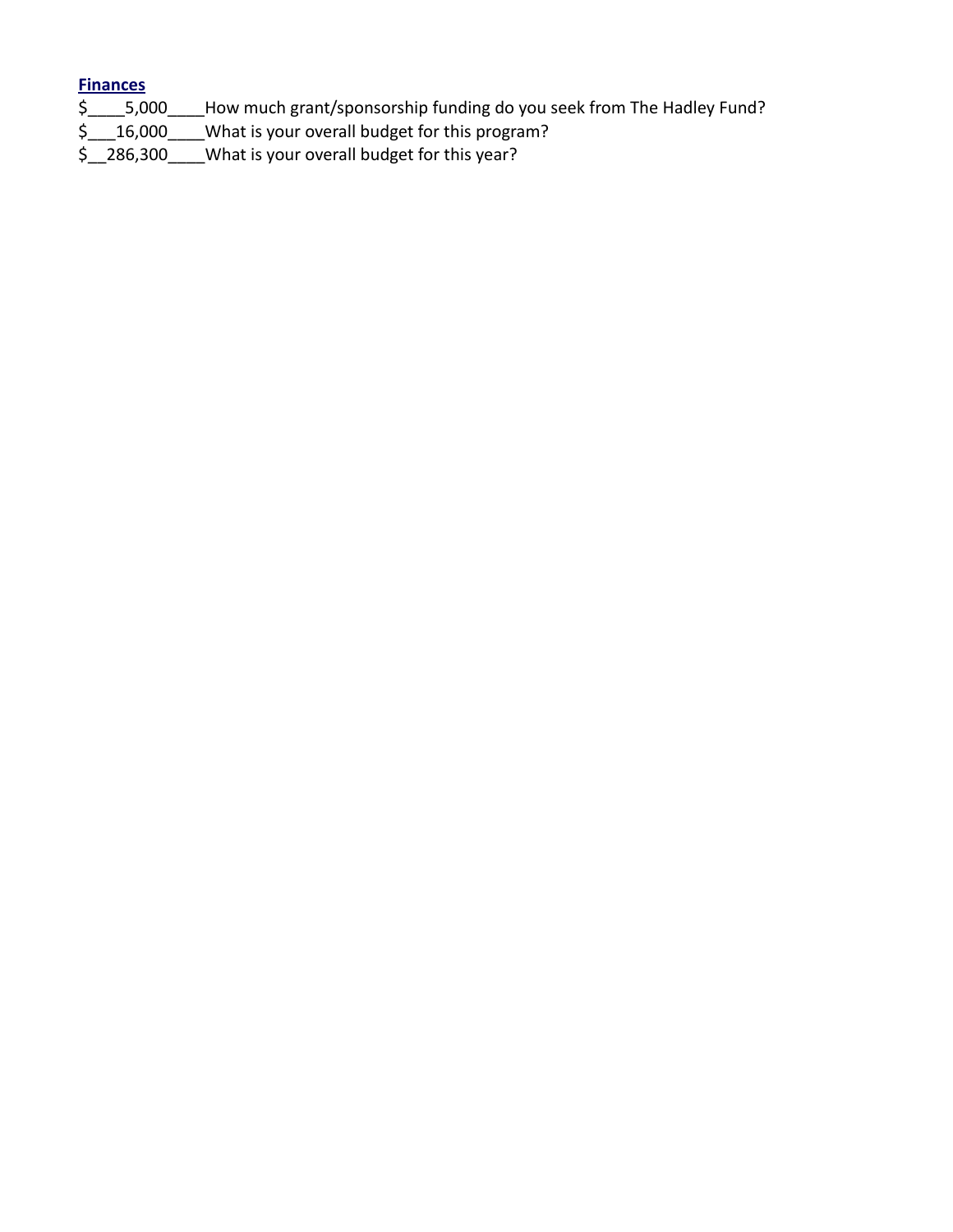## **HADLEY GRANT/SPONSORSHIP REQUEST III. DESCRIPTION**

# *Please describe briefly:*

## **1-What is your nonprofit's mission?**

*The Kennett Area Park Authority (KAPA) is guided by the following principles:*

- *Preservation of an open, natural, and largely passive environment that lends itself to both tranquil and rigorous pursuits, with free access to the general public;*
- *Promotion of recreational interaction among the community's diverse ethnic, social, age, and economic groups by providing a safe outdoor venue that offers facilities compatible with a multitude of social, cultural, spiritual, and sporting endeavors;*
- *Collaboration with other established community educational, cultural, civic, and recreational organizations and institutions to further the principles of this mission statement;*
- *Establishment of an endowment that will ensure the financial stability of the park for generations to come.*

# **2-What are you trying to achieve with this program?**

*KAPA board members feel strongly that the Free Summer Concert Series speaks directly to the second and third points of KAPA's mission statement. Providing cultural enrichment in the form of musical performances, at no cost, within walking distance of the Borough of Kennett Square, with free parking available to other area residents, is a great benefit to the community. KAPA is working with Casa Guanajuato to choose bands and food trucks for the Latin Music Festival, which will directly serve the families that organization serves, who make up approximately 50% of the population in the borough.*

# **3-How you will discern the impact and results of this program?**

*KAPA is contracting with a professional firm, Gable Music Ventures (GMV), to manage the concert series this year. While GMV is actively "working" the event, KAPA board members and staff will be able to use our resources to engage with and educate concert goers more actively as hosts of the event in the community resource/venue that is Anson B. Nixon Park. We plan to monitor the numbers in attendance more closely. A KAPA station will have materials available to show projects underway in the park, in an effort to recruit volunteers under a quickly growing new program for tree tenders and other special efforts. We will promote the Rock the Park fundraiser concert, scheduled in August. In addition, KAPA has been speaking with other organizations about joint efforts during the concert series. For instance, we are considering food drives for Kennett Area Community Services (KACS) during the free Wednesday night series.*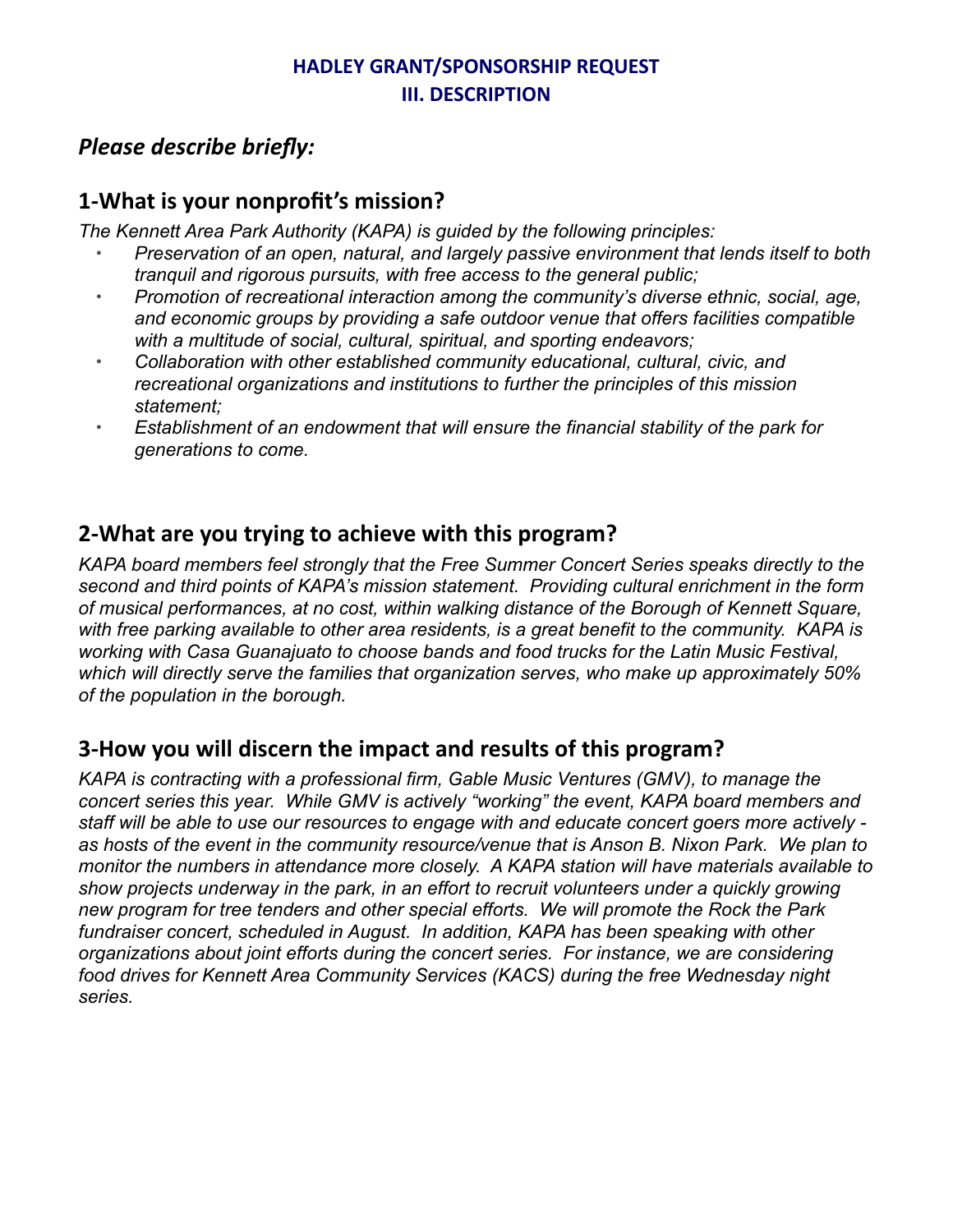# **4-Why is it important to fund this now?**

*Still emerging from the shadow of the COVID-19 pandemic, Kennett area and Chester County residents are looking for ways to gather safely and enjoy live music. Not everyone feels safe in crowded indoor venues. Expenses for Park operations have dramatically increased over the past two years, while revenue from reservations for the pavilions and stage, use of the athletic fields, and fundraising events like the Trout Rodeo and Rock the Park are down significantly. Traditionally we see an increase in attendance each year at the FREE Summer Concert Series, and we anticipate that 2022 will follow that trend, especially as people look forward to events without the restrictions and serious health concerns of 2020 and 2021. Bringing the community together in a safe, free, and natural setting will foster positivity and goodwill. Coming together as a community, local food trucks and businesses will offer dinner and dessert for sale during the show. The concerts draw all kinds of audiences, from families with young children, to seniors, and young adults - for a shared love of music in an open-air, natural setting with plenty of space for individual and group recreation. While the band line up is still not completely set, the concert to kick-off the series has been graciously funded by Hadley with a performance by Tony Vacca's World Rhythm Ensemble. The wrap up to the season will be a free Latin Music Festival in September, with multiple bands the weekend following Mexican Independence Day during Spanish Heritage month. KAPA gratefully acknowledges Hadley's generous sponsorship of the free summer concert series over the years. We could not provide this service to the community without your ongoing support.*